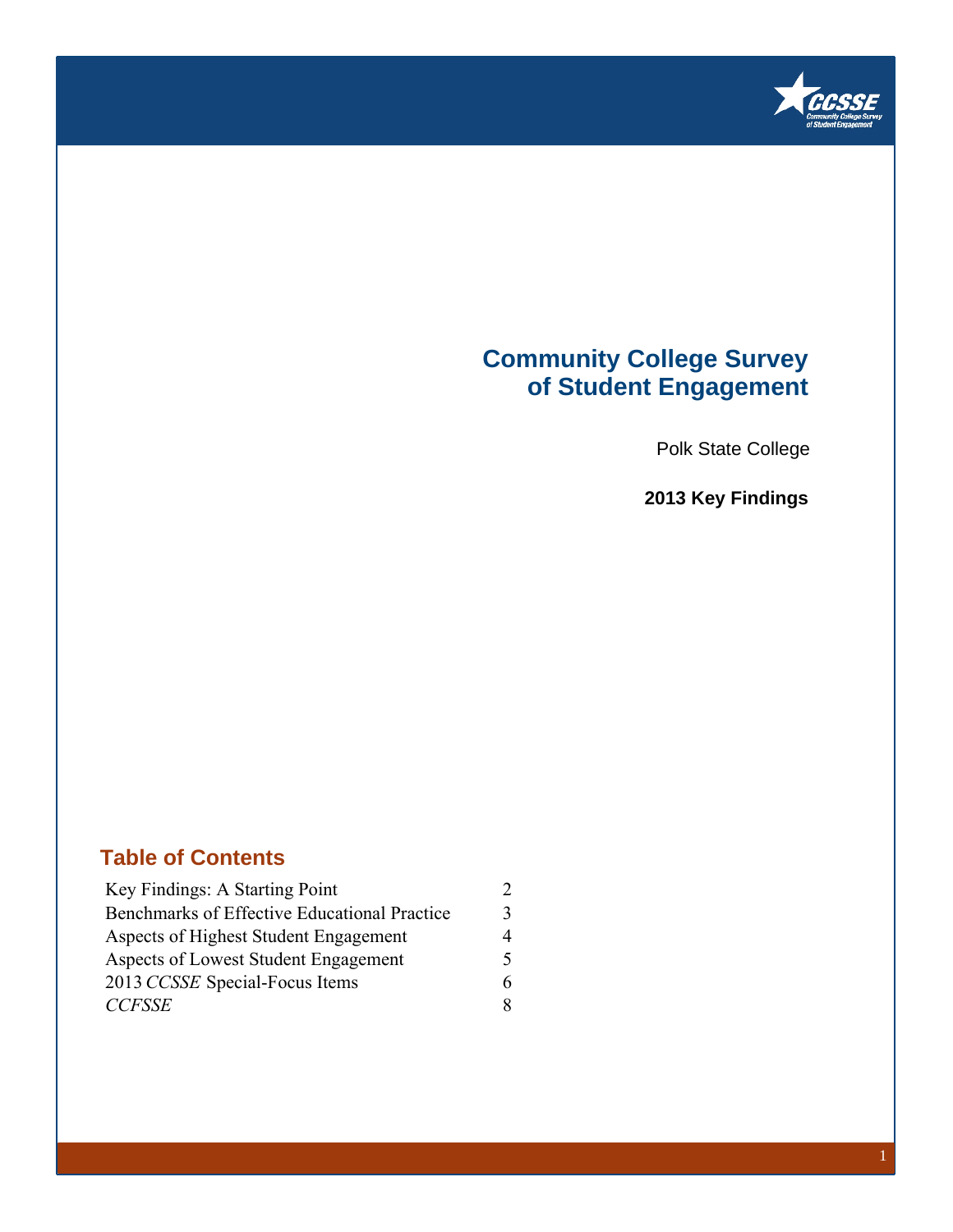

# Key Findings: A Starting Point

The Key Findings report provides an entry point for reviewing results from your administration of the 2013 Community College Survey of Student Engagement (*CCSSE* ). The report provides college-specific data in an easy-to-share format including benchmark comparisons between the college, top-performing colleges, and the *CCSSE* cohort. It also highlights aspects of highest and lowest student engagement at the college, as well as results from five of the *CCSSE* special-focus items on promising educational practices. Select faculty survey data are also highlighted.

### **Promising Practices for Student Success**

In each annual administration, *CCSSE* has included special-focus items to allow participating colleges and national researchers to delve more deeply into areas of student experience and institutional performance of great interest to the field. The 2013 special-focus items are part of an ongoing national research project focused on community college students' participation in a defined collection of promising practices for which there is emerging evidence of effectiveness in strengthening student learning, persistence, and attainment. This work will link data from the *CCSSE* special-focus items; related items on the faculty survey (*CCFSSE* ), which explore the extent of faculty members' use of the identified promising practices in their teaching; and institutional data collected from the Community College Institutional Survey (CCIS) that address questions about how these promising practices are implemented across varied institutions.

This data collection will provide empirical confirmation of promising educational practices in community colleges, quantification of the extent to which those practices are part of the current experience of our students, and information about whether participation in these types of practices varies across subgroups of students. Ongoing data analysis will provide new evidence of how student participation in these practices is related to overall student engagement, academic progress, and college completion.

### **Benchmark Overview by Enrollment Status**

Figure 1 below represents your institution's *CCSSE* benchmark scores by students' enrollment status.

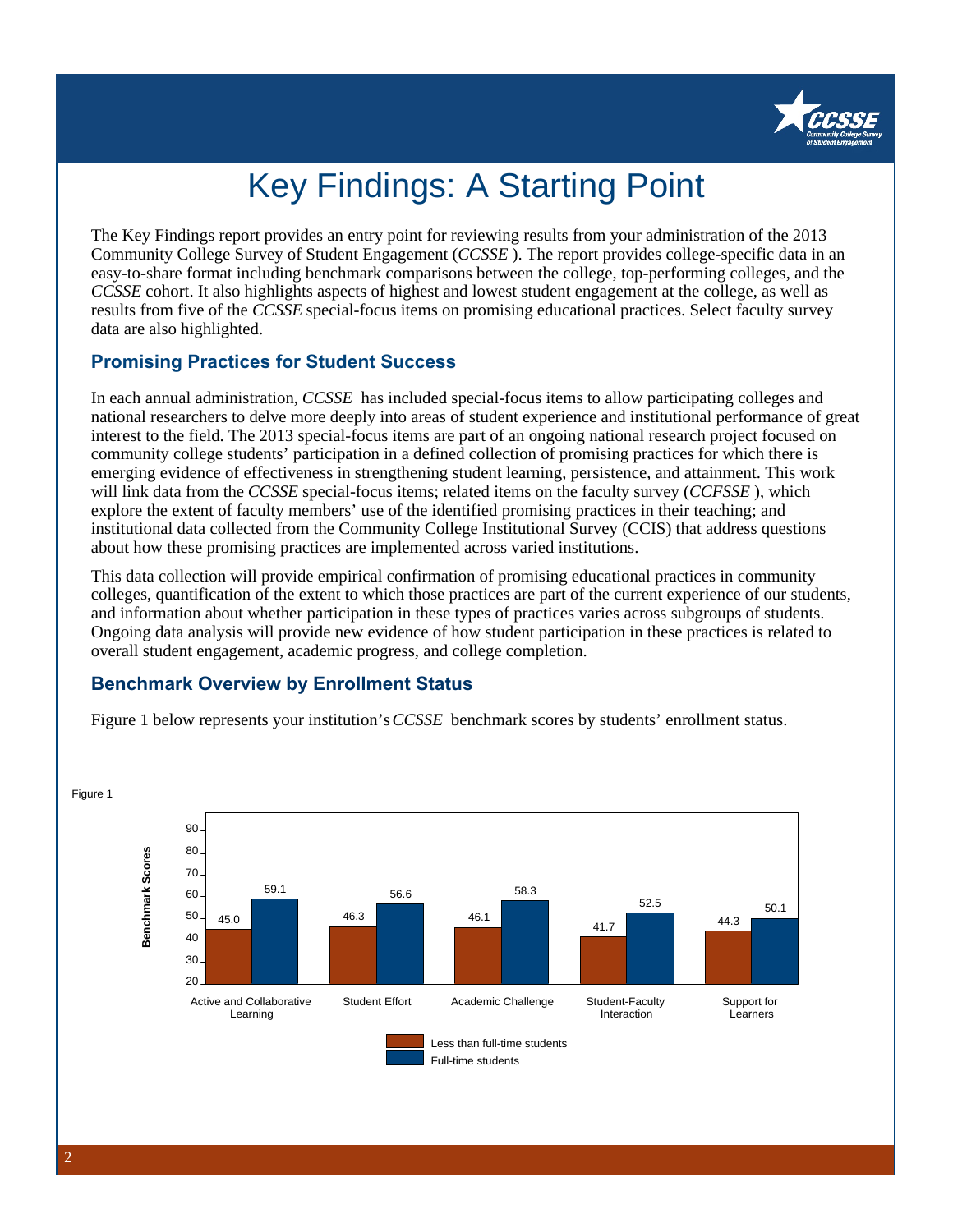

## Benchmarks of Effective Educational Practice

#### The *CCSSE* benchmarks are groups of

conceptually related survey items that address key areas of student engagement. The five benchmarks denote areas that educational research has shown to be important to students' college experiences and educational outcomes. Therefore, they provide colleges with a useful starting point for looking at institutional results and allow colleges to gauge and monitor their performance in areas that are central to their work. In addition, participating colleges have the opportunity to make appropriate and useful comparisons between their performance and that of groups of other colleges.

Performing as well as the national average or a peer-group average may be a reasonable initial aspiration, but it is important to recognize that these averages are sometimes unacceptably low. Aspiring to match and then exceed highperformance targets is the stronger strategy.

Community colleges can differ dramatically on such factors as size, location, resources, enrollment patterns, and student characteristics. It is important to take these differences into account when interpreting benchmark scores—especially when making institutional comparisons. The Center for Community College Student Engagement has adopted the policy "Responsible Uses of *CCSSE* and *SENSE* Data," available at **www.cccse.org**.

*CCSSE* uses a three-year cohort of participating colleges in all core survey analyses. The current cohort is referred to as the 2013 *CCSSE* Cohort (2011-2013) throughout all reports.

### CCSSE Benchmarks

#### ★ **Active and Collaborative Learning**

Students learn more when they are actively involved in their education and have opportunities to think about and apply what they are learning in different settings. Through collaborating with others to solve problems or master challenging content, students develop valuable skills that prepare them to deal with real-life situations and problems.

#### ★ **Student Effort**

Students' own behaviors contribute significantly to their learning and the likelihood that they will successfully attain their educational goals.

#### ★ **Academic Challenge**

Challenging intellectual and creative work is central to student learning and collegiate quality. These survey items address the nature and amount of assigned academic work, the complexity of cognitive tasks presented to students, and the rigor of examinations used to evaluate student performance.

#### ★ **Student-Faculty Interaction**

In general, the more contact students have with their teachers, the more likely they are to learn effectively and to persist toward achievement of their educational goals. Through such interactions, faculty members become role models, mentors, and guides for continuous, lifelong learning.

#### ★ **Support for Learners**

Students perform better and are more satisfied at colleges that provide important support services, cultivate positive relationships among groups on campus, and demonstrate commitment to their success.

For further information about CCSSE benchmarks, please visit **www.cccse.org**.



\*Top-Performing colleges are those that scored in the top 10 percent of the cohort by benchmark.

Notes: Benchmark scores are standardized to have a mean of 50 and a standard deviation of 25 across all respondents. For further information about how benchmarks are computed, please visit **www.cccse.org**.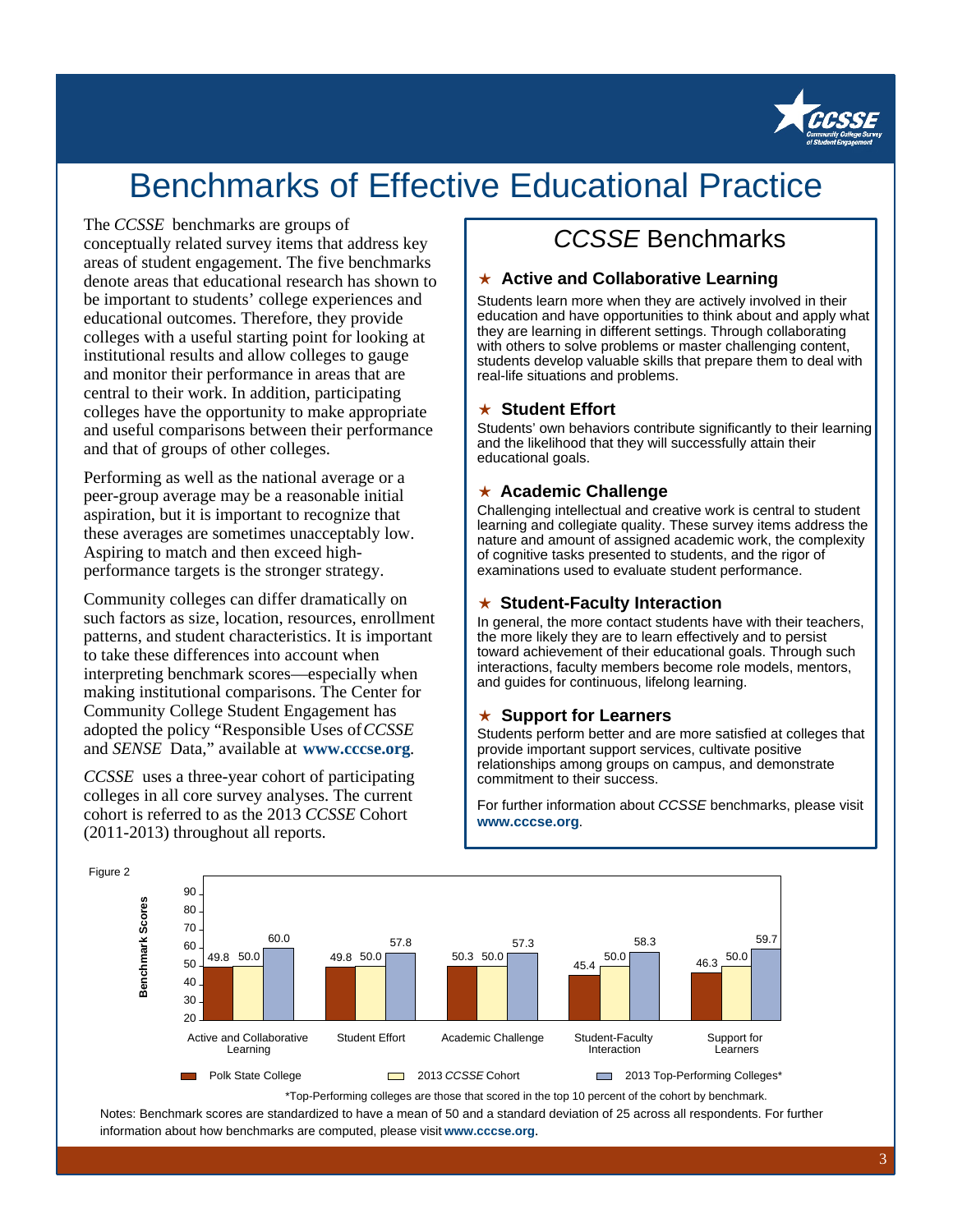

## Aspects of Highest Student Engagement

Benchmark scores provide a manageable starting point for reviewing and understanding *CCSSE* data. One way to dig more deeply into the benchmark scores is to analyze those items that contribute to the overall benchmark score. This section features the five items across all benchmarks (excluding those for which means are not calculated) on which the college scored highest and the five items on which the college scored lowest relative to the 2013 *CCSSE* Cohort.

The items highlighted on pages 4 and 5 reflect the largest differences in mean scores between the institution and the the 2013 *CCSSE* Cohort. While examining these data, keep in mind that the selected items may not be those that are most closely aligned with the college's goals; thus, it is important to review all institutional reports on the *CCSSE* online reporting system at **www.cccse.org**.

Figure 3 displays the aggregated frequencies for the items on which the college performed most favorably relative to the 2013 *CCSSE* Cohort. For instance, 68.0% of Polk State College students, compared with 63.5% of other students in the cohort, responded *often* or *very often* on item 4d. It is important to note that some colleges' highest scores might be lower than the cohort mean.



Notes:

For Item(s) 4 (except 4e), often and very often responses are combined.

For Item 7, 5, 6, and 7 responses on the 1 - 7 challenge scale are combined.

For Item(s) 13, sometimes and often responses are combined.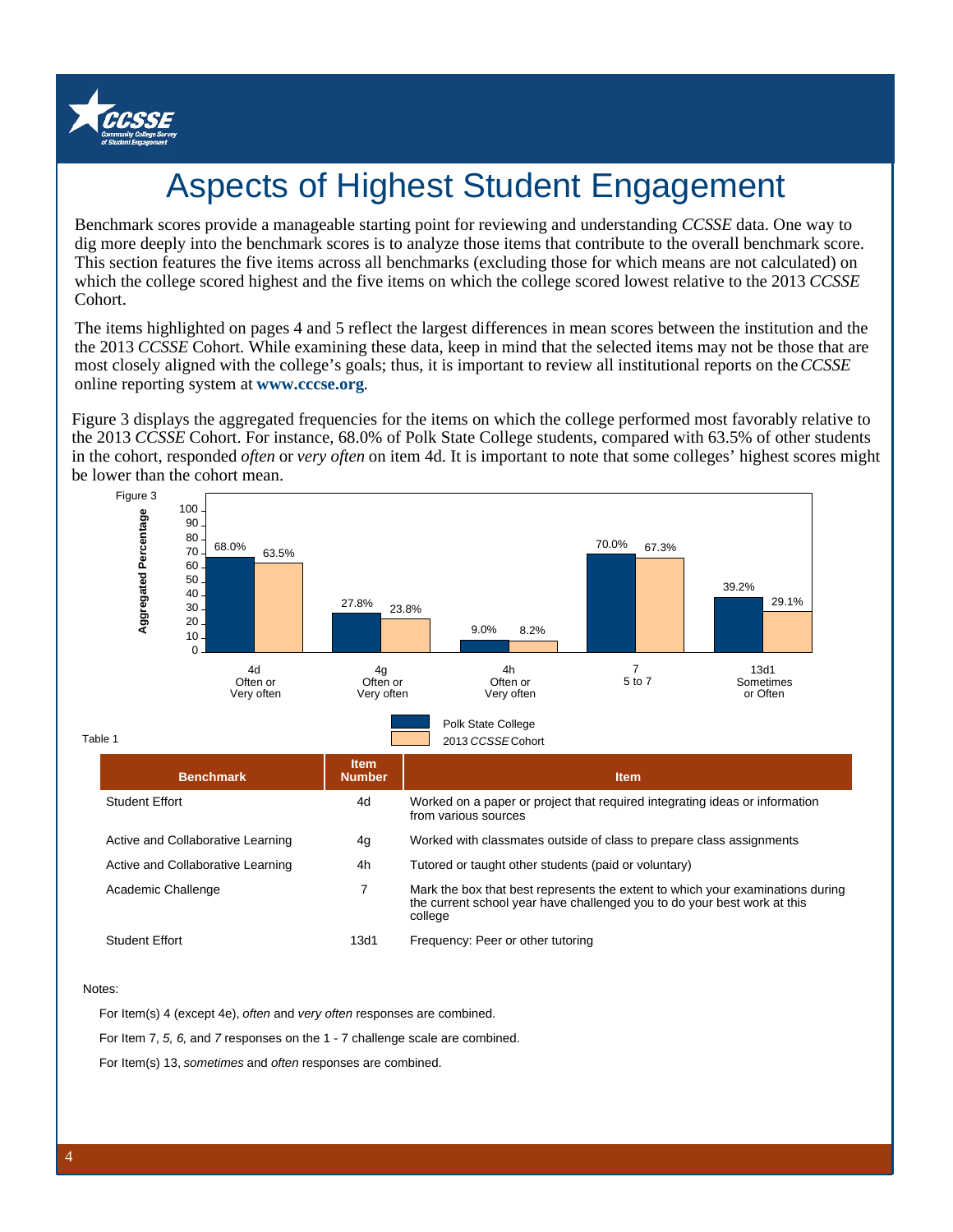

## Aspects of Lowest Student Engagement

Figure 4 displays the aggregated frequencies for the items on which the college performed least favorably relative to the 2013 *CCSSE* Cohort. For instance, 20.6% of Polk State College students, compared with 28.2% of other students in the cohort, responded *often* or *very often* on item 4m. It is important to note that some colleges' lowest scores might be higher than the cohort mean.



Table 2

| <b>Benchmark</b>            | <b>Item</b><br><b>Number</b> | <b>Item</b>                                                                     |
|-----------------------------|------------------------------|---------------------------------------------------------------------------------|
| Student-Faculty Interaction | 4m                           | Talked about career plans with an instructor or advisor                         |
| Student-Faculty Interaction | 4n                           | Discussed ideas from your readings or classes with instructors outside of class |
| <b>Support For Learners</b> | 9d                           | Helping you cope with your non-academic responsibilities (work, family, etc.)   |
| <b>Support For Learners</b> | 13 <sub>b1</sub>             | Frequency: Career counseling                                                    |
| <b>Student Effort</b>       | 13h1                         | Frequency: Computer lab                                                         |

#### Notes:

For Item(s) 4 (except 4e), often and very often responses are combined. For Item(s) 9, quite a bit and very much responses are combined. For Item(s) 13, sometimes and often responses are combined.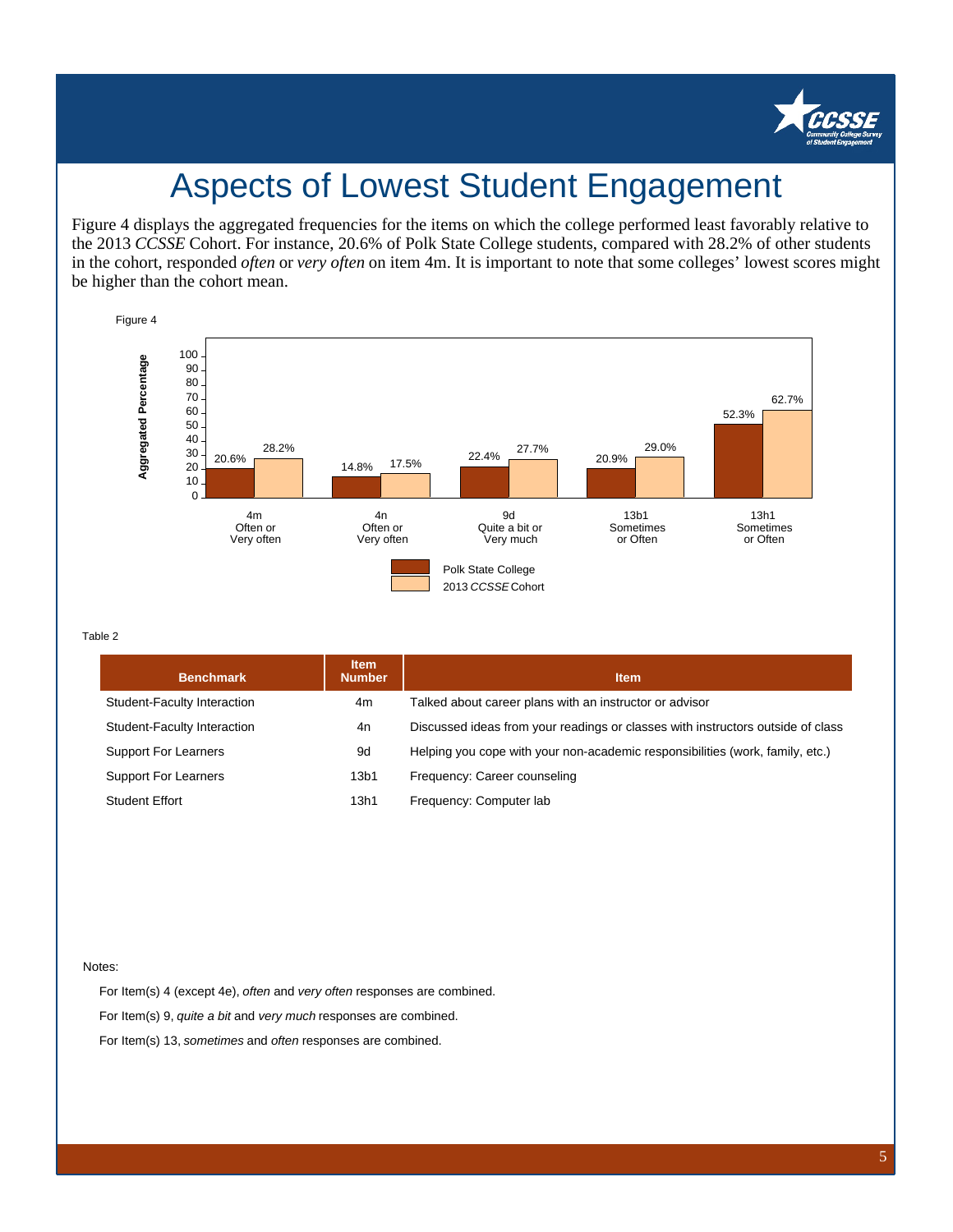

# 2013 CCSSE Special-Focus Items

and the field at large to further explore fundamental areas of student engagement. The 2013 special-focus items The Center adds special-focus items to *CCSSE* each year to augment the core survey, helping participating colleges continue to elicit new information about students' experiences associated with promising educational practices such as early registration, orientation, freshman seminars, organized learning communities, and student success courses. Frequency results from the first five promising practices items for your college and the *CCSSE* promising practices respondents are displayed across pages 6 and 7.

Figure 5: During the current term at this college, I completed registration before the first class sessions(s).

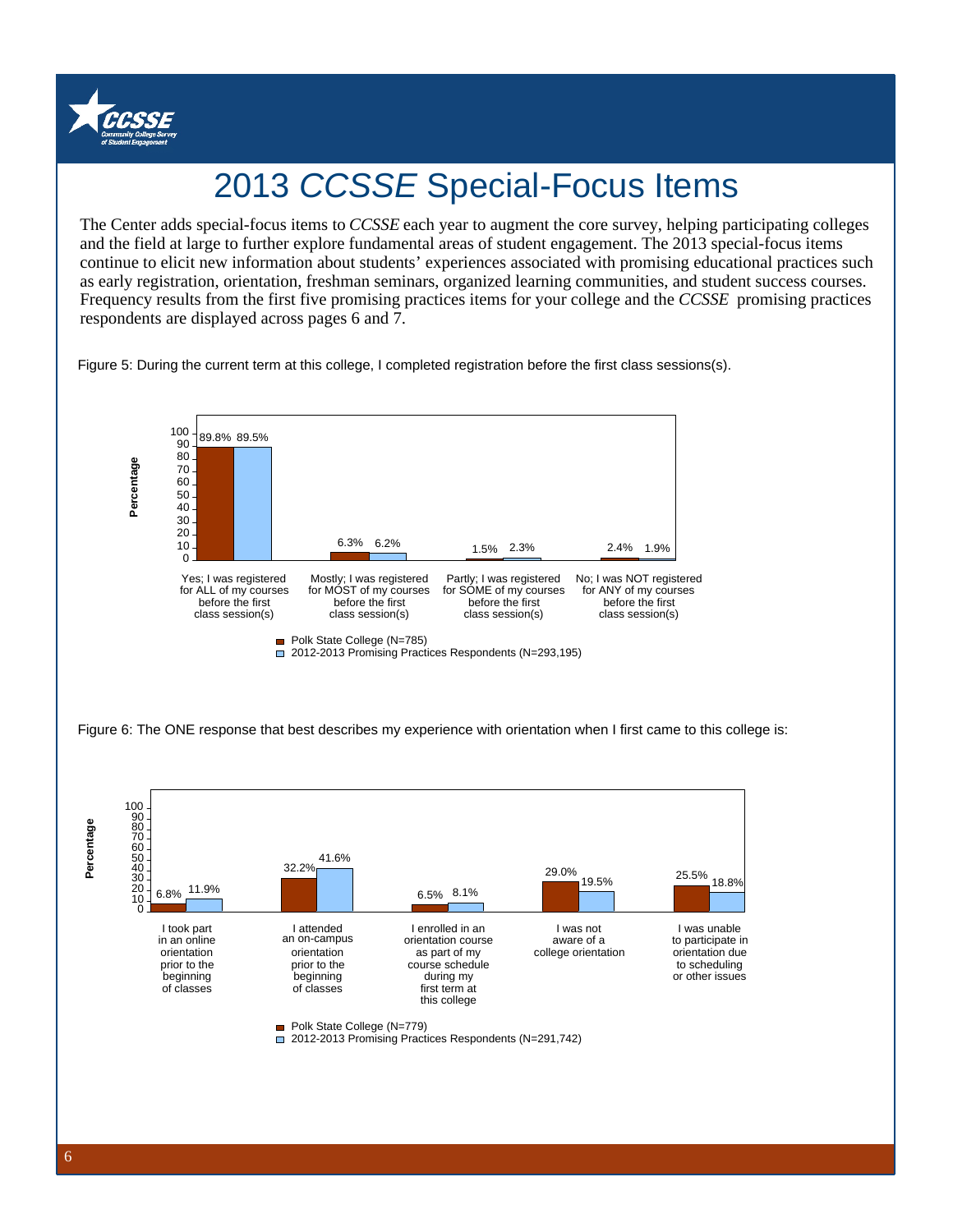



Figure 7: During my first term at this college, I participated in a structured experience for new students (sometimes called a "freshman seminar" or "first-year experience").

Figure 8: During my first term at this college, I enrolled in an organized "learning community" (two or more courses that a group of students take together).



Polk State College (N=759)

2012-2013 Promising Practices Respondents (N=282,621)

Figure 9: During my first term at this college, I enrolled in a student success course (such as a student development, extended orientation, student life skills, or college success course).